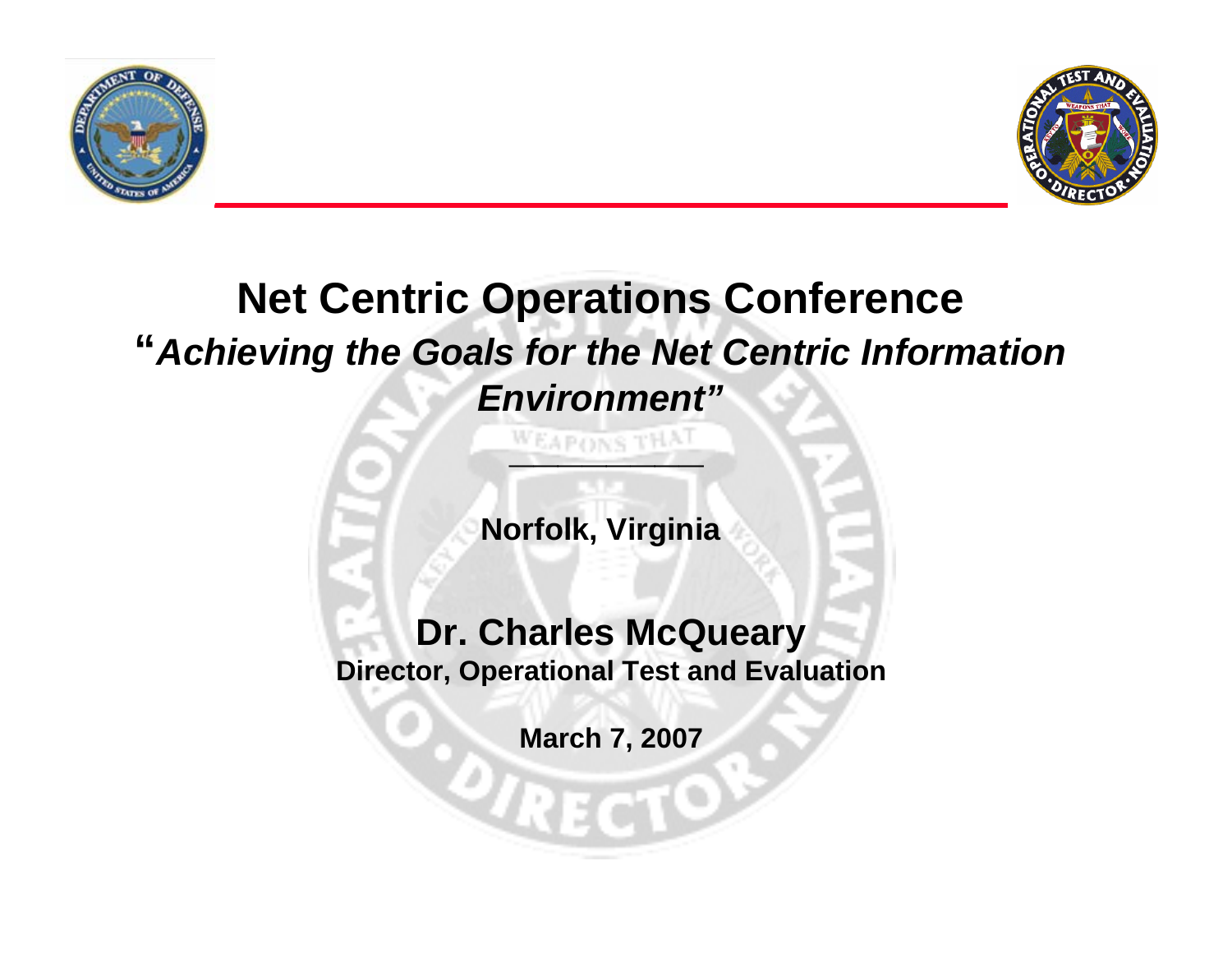

# **Overview**



- • **DOT&E Oversight of Net Centric Programs**
	- GIG Net Centric Information Environment DOT&E Oversight Programs
- •**Net Centric T&E Challenges**
- • **DOT&E Net Centric Policy and Guidance**
	- Six-Step OT&E Process to Assess IA
	- Determining Level of Test for Software Intensive Systems
- • **DOT&E Net Centric Pilot Initiatives**
	- Net Centric Enterprise Services (NCES) Program
	- Net-Enabled Command and Control (NECC)
- • **DOT&E Involvement in Other Net Centric Initiatives**
	- IO Range Site Status
- •**Summary**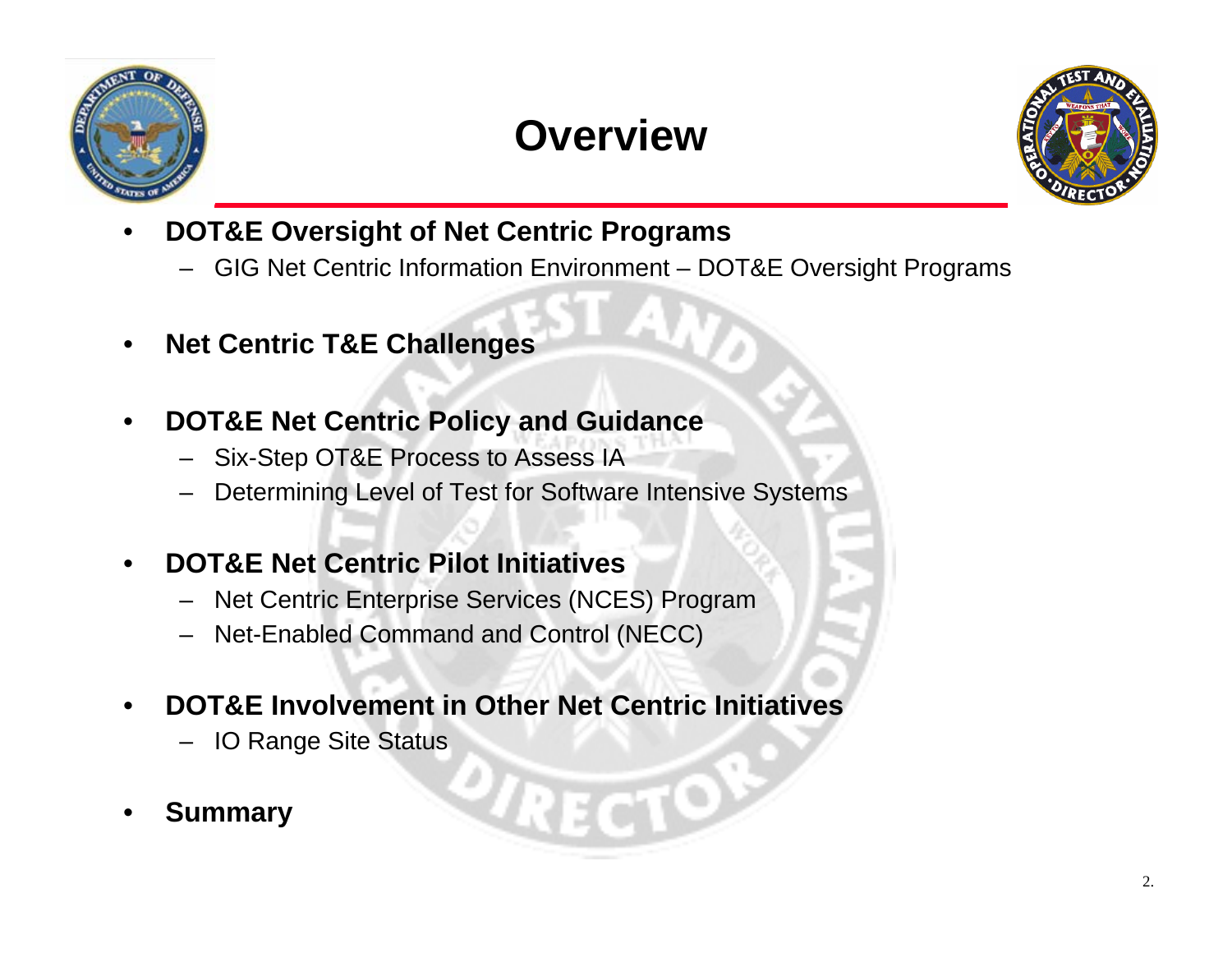

# **DOT&E Oversight of Net Centric Systems**



- • **Significant Net Centric Systems under DOT&E oversight:** 
	- **DoD/Joint:** Net Centric Enterprise Services, Net-Enabled Command and Control, Distributed Common Ground System family, Defense Travel System, Business Systems Modernization
	- **Army:** FCS, Joint Tactical Radio System-Ground
	- **Air Force**: Air Operations Center, Battle Control System
	- **Navy**: Cooperative Engagement Capability
- • **Net Centric initiatives placed under DOT&E oversight by Congress:**
	- Assess Information Assurance and Interoperability at the Combatant Commands
	- Oversee testing to support DoD's transition to IPv6
- • **Significant commonalities:**
	- Intensive software development and/or "commercial-off-the-shelf" hardware
	- Incremental development with spiral releases
	- Shorter development, fielding timelines than "standard" weapons development

*Soon, many oversight systems will be considered "net-centric" because they share data across a network or through a web page to support execution of a mission.*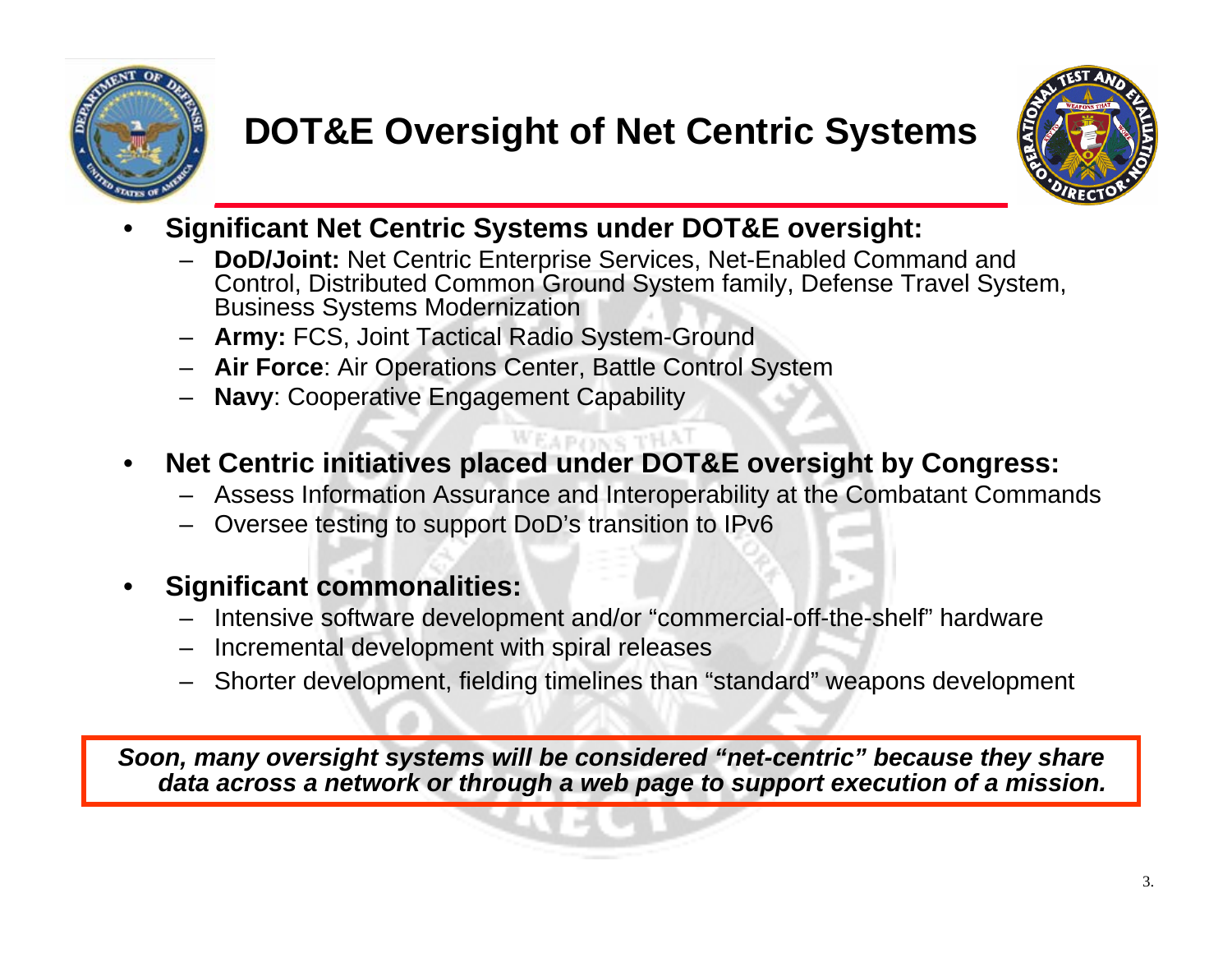#### **GIG Net Centric Info. Environment – DOT&E OS Programs**

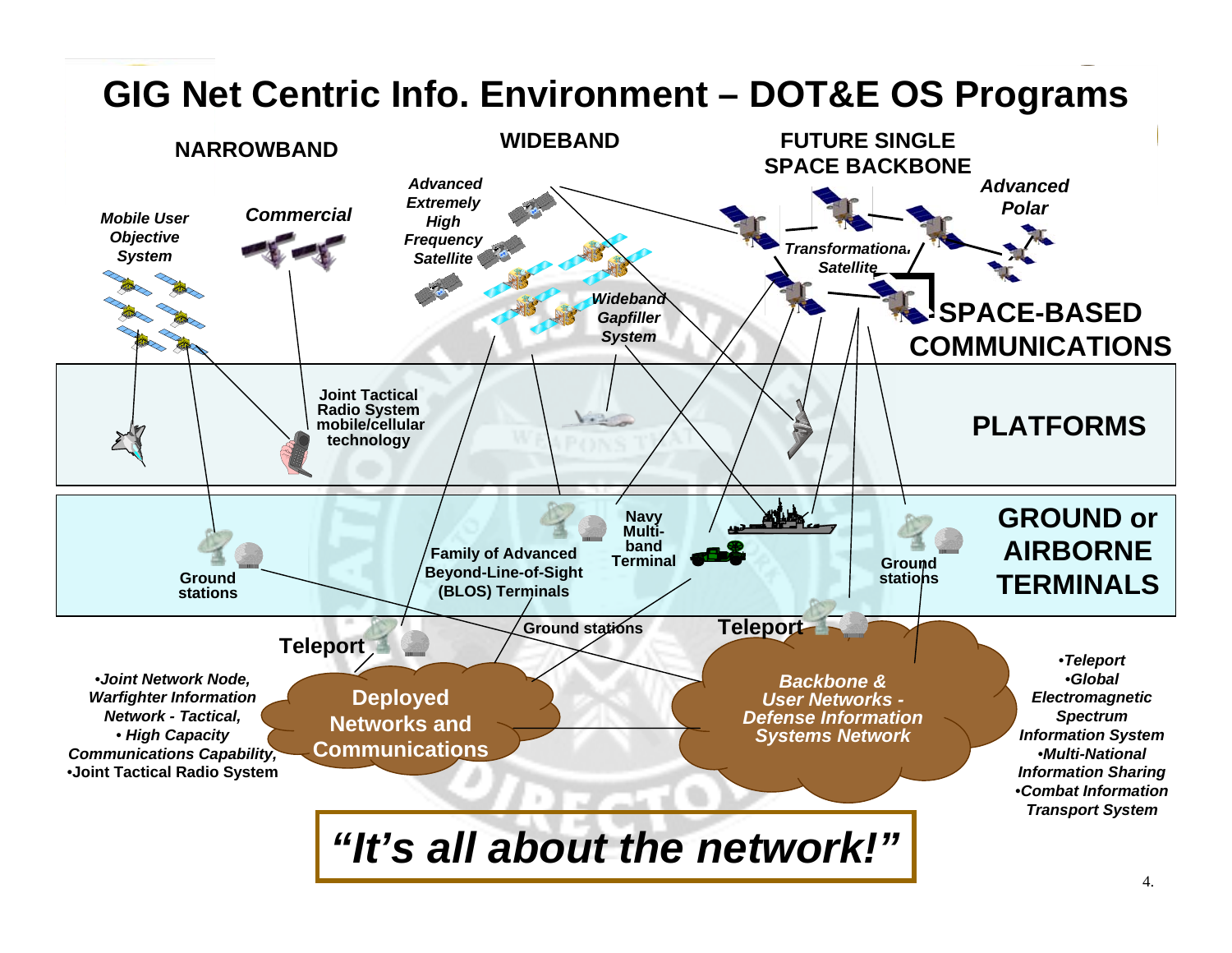

# **Net Centric T&E Challenges**



- • **Capabilities documents do not provide a meaningful link between technical performance measures and operational mission performance**
- • **Operational Test Adequacy - Defining the relevant operational environment**
- •**Joint environment not clearly defined**
- •**Determining suitability**
- • **No clear evaluation methodology for capabilities in the net centric environment**
- $\bullet$  **Linking the testing of Information Assurance with the testing of Net Centric capabilities is still a work in progress**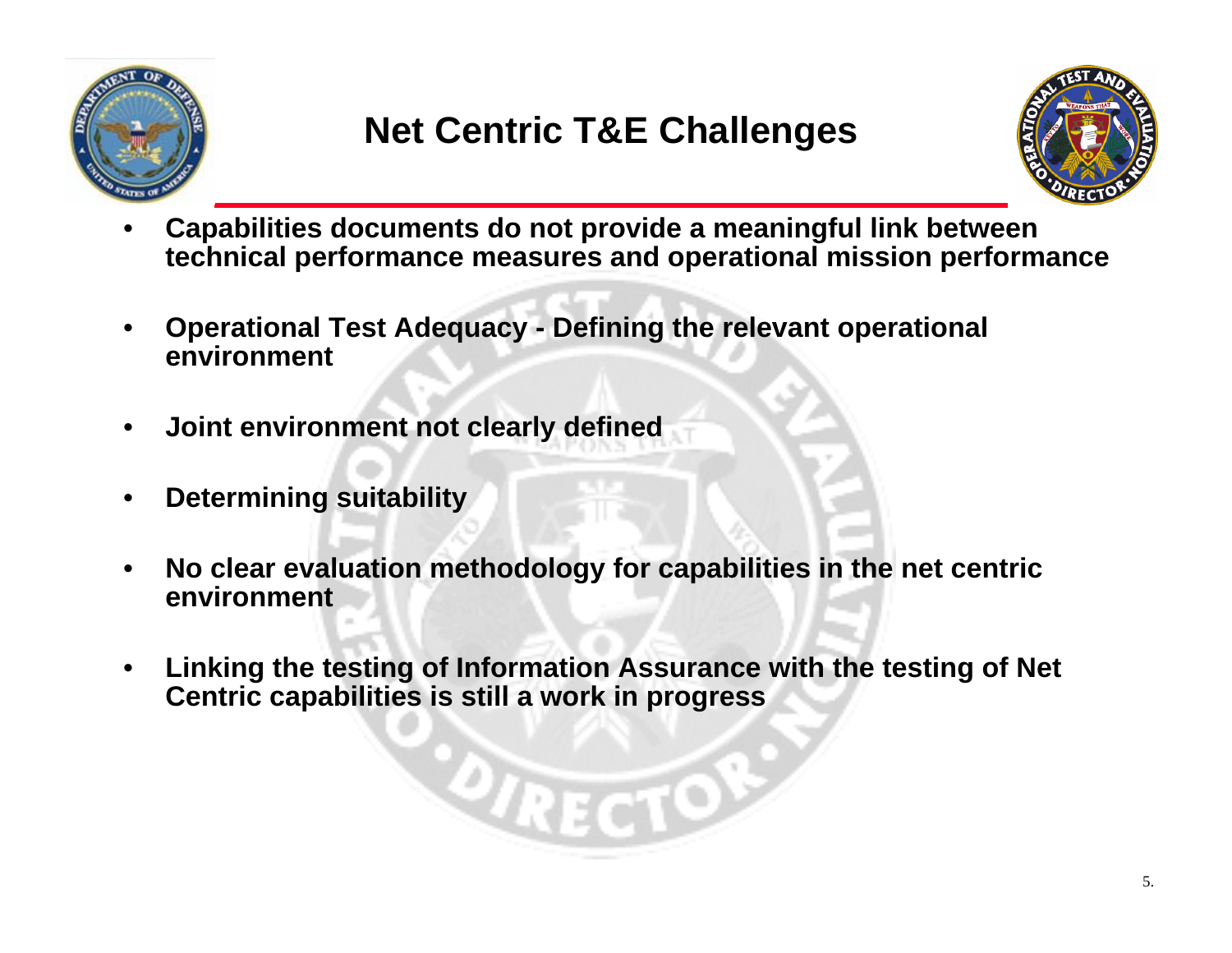

*We are all experimenting on how best to do T&E of Net Centric Systems. Cooperation will get us there!*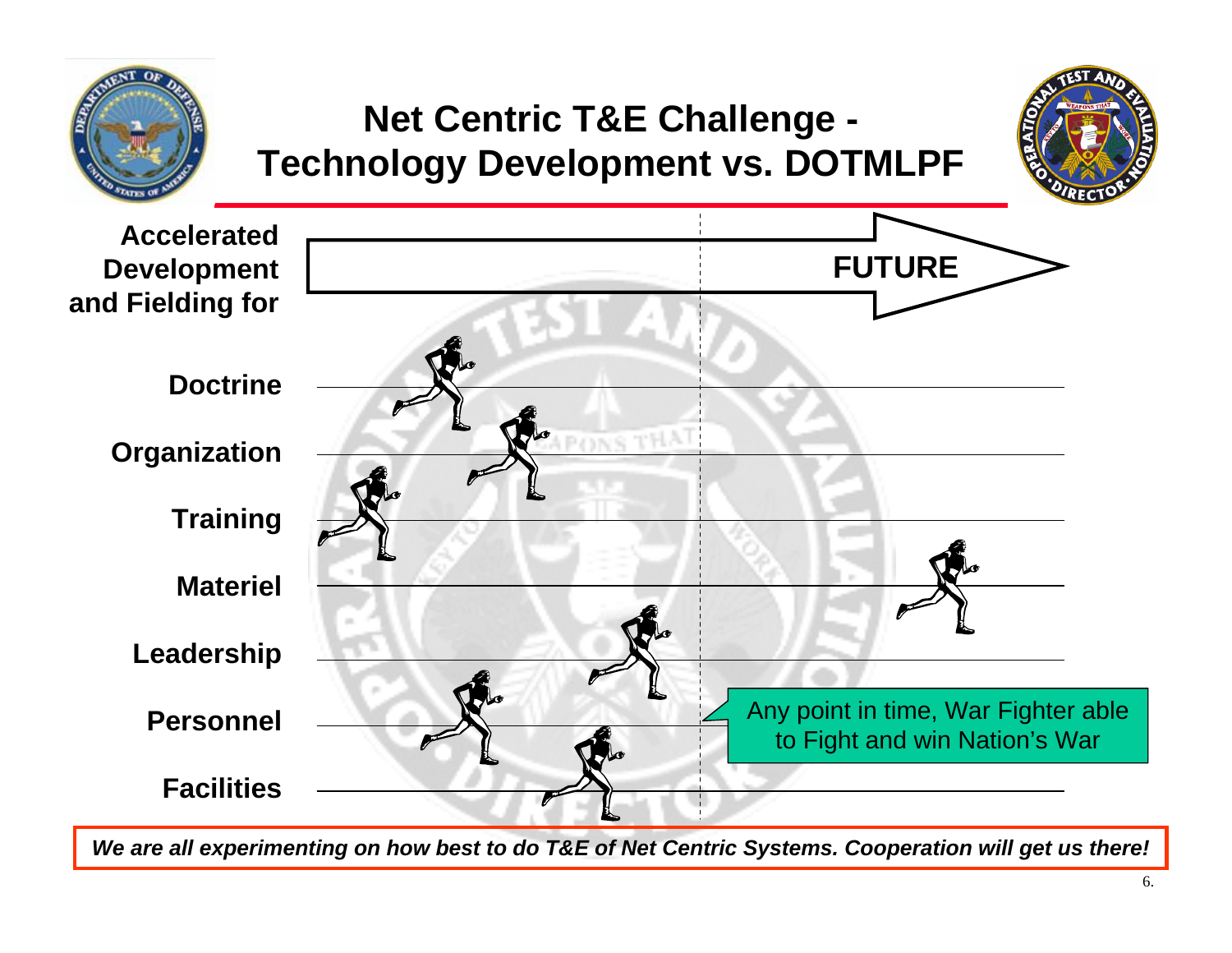

# **DOT&E Net Centric Policy and Guidance**



- • **Policy for Operational Test and Evaluation of Information Assurance in Acquisition Programs – signed 21 November 2006**
	- The Test and Evaluation Master Plan must contain an operational test and evaluation strategy for IA assessment.
	- – This policy addresses IA end-to-end, taking into account the ability to detect, defend, react, respond, and restore.
- • **Guidelines for Conducting Operational Test and Evaluation (OT&E) for Software-Intensive System Increments – signed 16 June 2003**
	- Guidelines for tailoring pre-deployment test events to the operational risk of a specific system increment acquired under OSD oversight
		- • For insignificant to moderate risk increments, these guidelines streamline the OT&E process by potentially reducing the degree of testing.
		- Applies to all increments of software-intensive systems except the "core increment," which undergoes full operational testing.

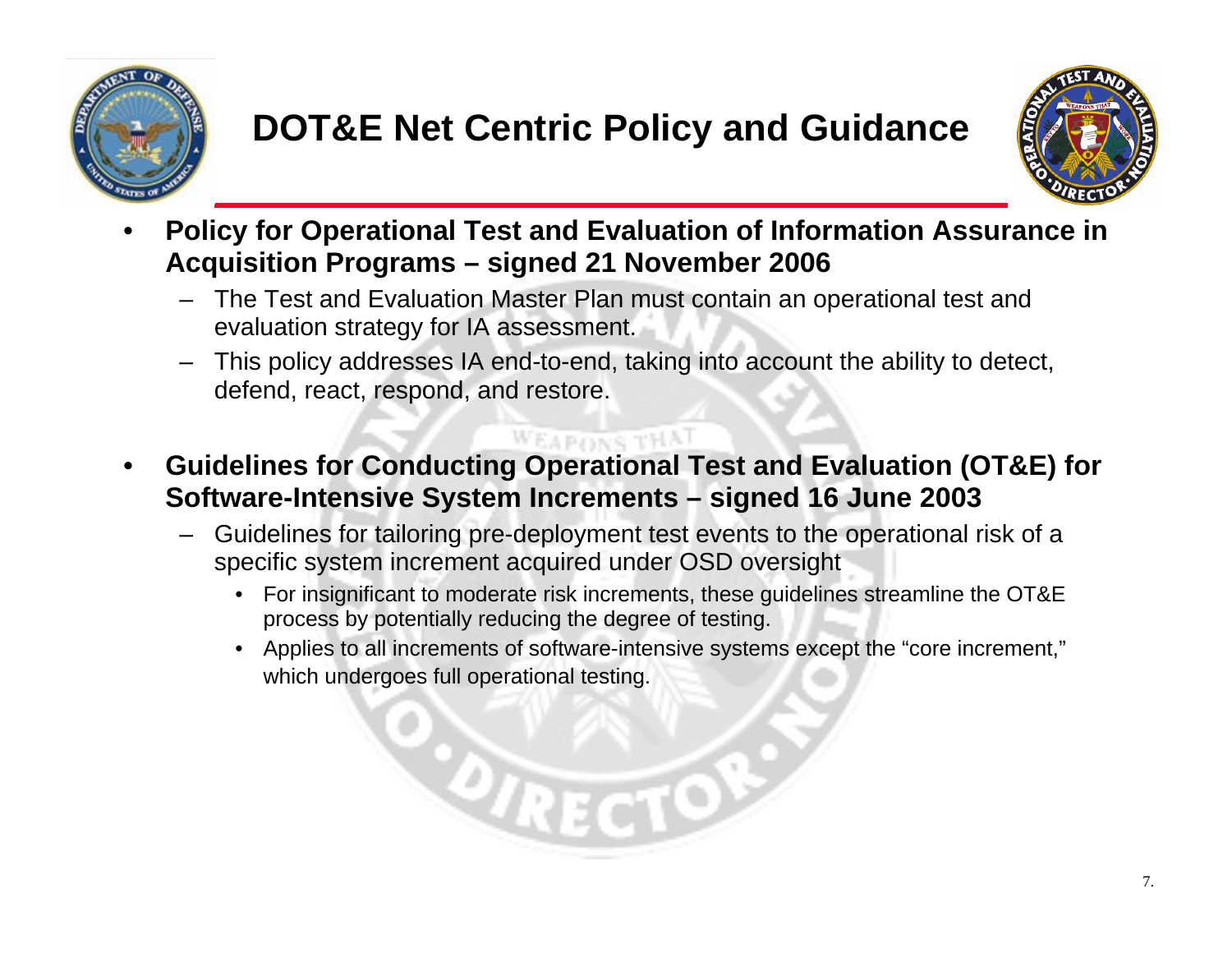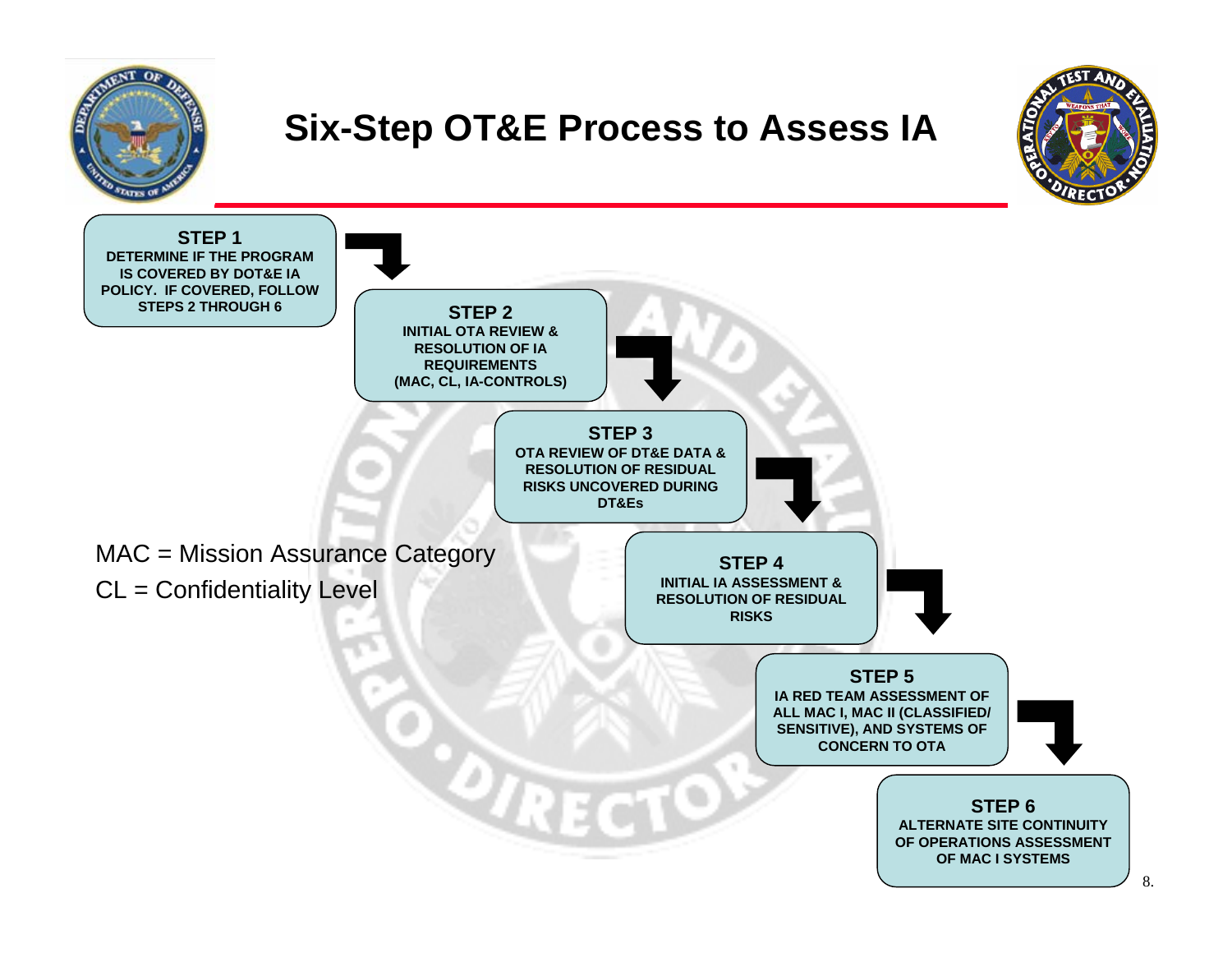

#### **Determining Level of Test for Software Intensive Systems**



|                                    | <b>Effect on Mission</b> |                                  |                     |                                      |
|------------------------------------|--------------------------|----------------------------------|---------------------|--------------------------------------|
| <b>Failure</b><br><b>Potential</b> | <b>Minor Impact</b>      | <b>Moderate</b><br><b>Impact</b> | <b>Major Impact</b> | <b>Catastrophic</b><br><b>Impact</b> |
| Insignificant                      | Level 1 test             | Level 1 - 2 test                 | Level 2 - 3 test    | Level $3 - 4$ test                   |
| Low                                | Level $1 - 2$ test       | Level 2 - 3 test                 | Level $3 - 4$ test  | Level 4 test                         |
| Moderate                           | Level 2 - 3 test         | Level $3 - 4$ test               | Level $3 - 4$ test  | Level 4 test                         |
| High                               | Level $3 - 4$ test       | Level $3 - 4$ test               | Level 4 test        | Level 4 test                         |

- •**Level 1 test is DT**
- •**Level 2 test is combined DT/OT**
- • **Level 3 test is Operational Assessment**
	- •**Level 4 test is IOT&E level**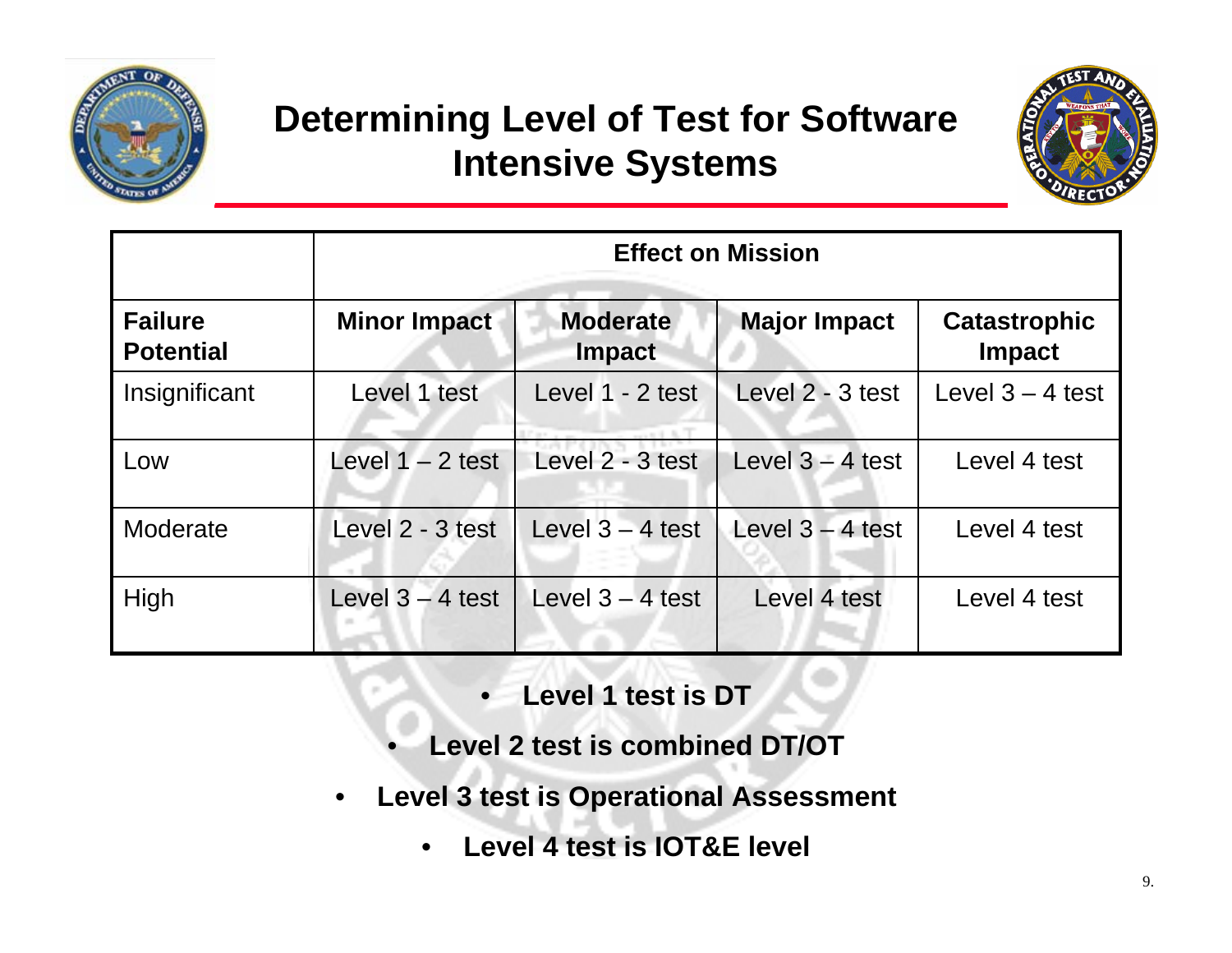

## **DOT&E Net Centric Pilot Initiatives**



- • **Net Centric Enterprise Services (NCES) Program** 
	- New application of the Guidelines for Conducting Operational Test and Evaluation for Software Intensive Systems – signed 2 June 2006
	- Pilots use of the risk assessment process in the "Guidelines" prior to fielding of the core increment
	- Testing supports limited fielding of individual NCES services prior to IOT&E

WEAPONS THA

- • **Net-Enabled Command and Control (NECC)**
	- New Lead-OTA management construct
	- Working with user and capabilities development communities to develop meaningful and measurable measures of effectiveness and performance.

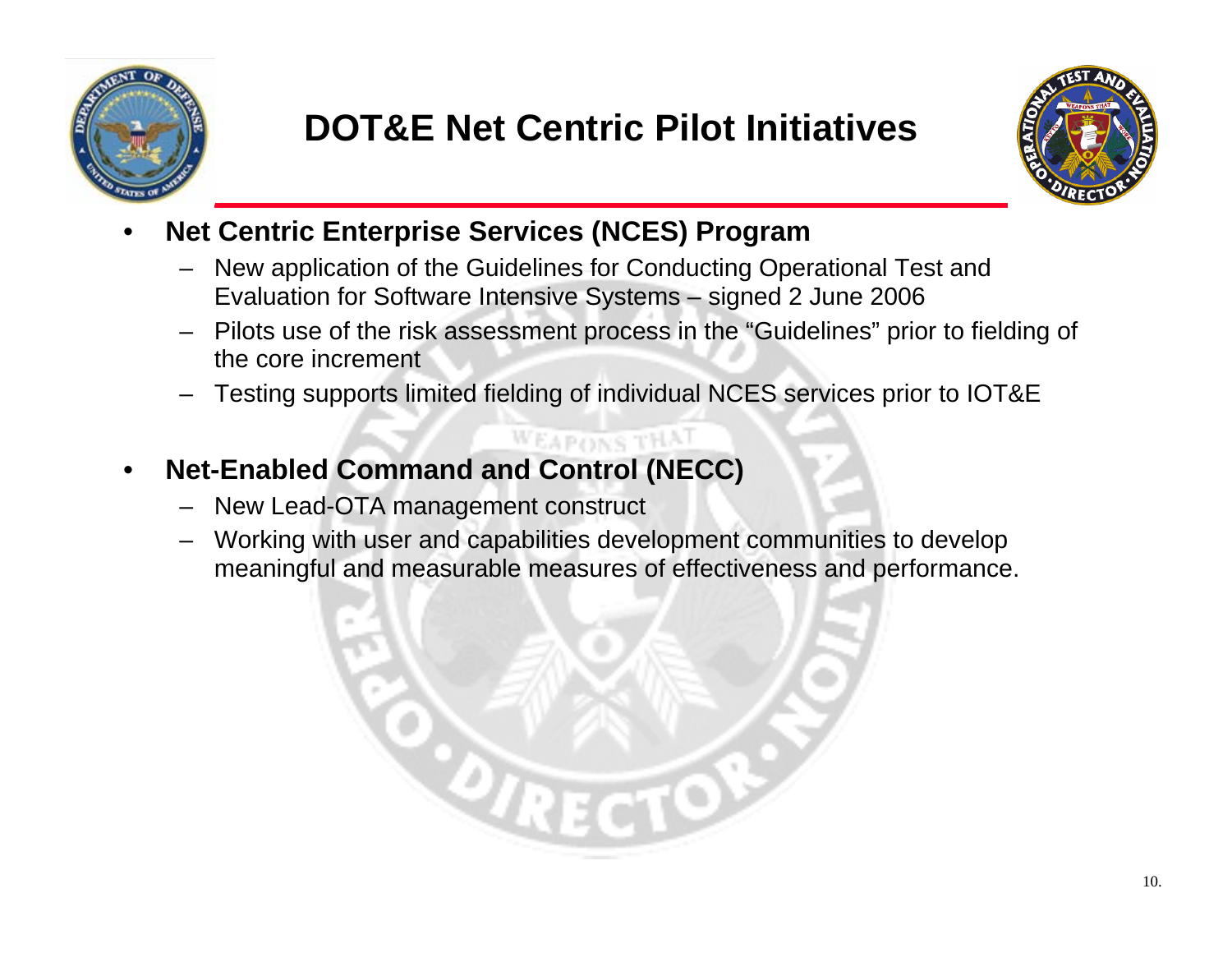

#### **DOT&E Involvement in Other Net Centric Initiatives**



- • **Information Operations (IO) Range**
	- A flexible, seamless, and persistent environment to assess and train
		- •15 geographically separated sites are fielded
	- – End state is a fully integrated network of ranges used by Services, Combatant Commands, and Agencies, to test, train, exercise and demonstrate tactics, techniques, and procedures of emerging IO capabilities.
- • **Information Operations Network Analysis Model**
	- To optimize the planning and execution of operational tests, and extrapolate beyond available test conditions to support operational evaluations.
	- The IO Range and other communities will use it for training, experimentation, and planning for IO systems to be tested on the IO Range.
	- Provides three major capabilities:
		- • **N***etwork Visualization.* A visual depiction of the network that also provides a means for evaluators to do operational network analysis.
		- • *Network Scenario Development.* Develops scenarios of different topologies that accurately represent diverse communications plans and architectures to rapidly change network attributes and perform excursions and sensitivity analyses.
		- • *Network Analyzer.* What areas of the network are most sensitive to operational stresses and attacks?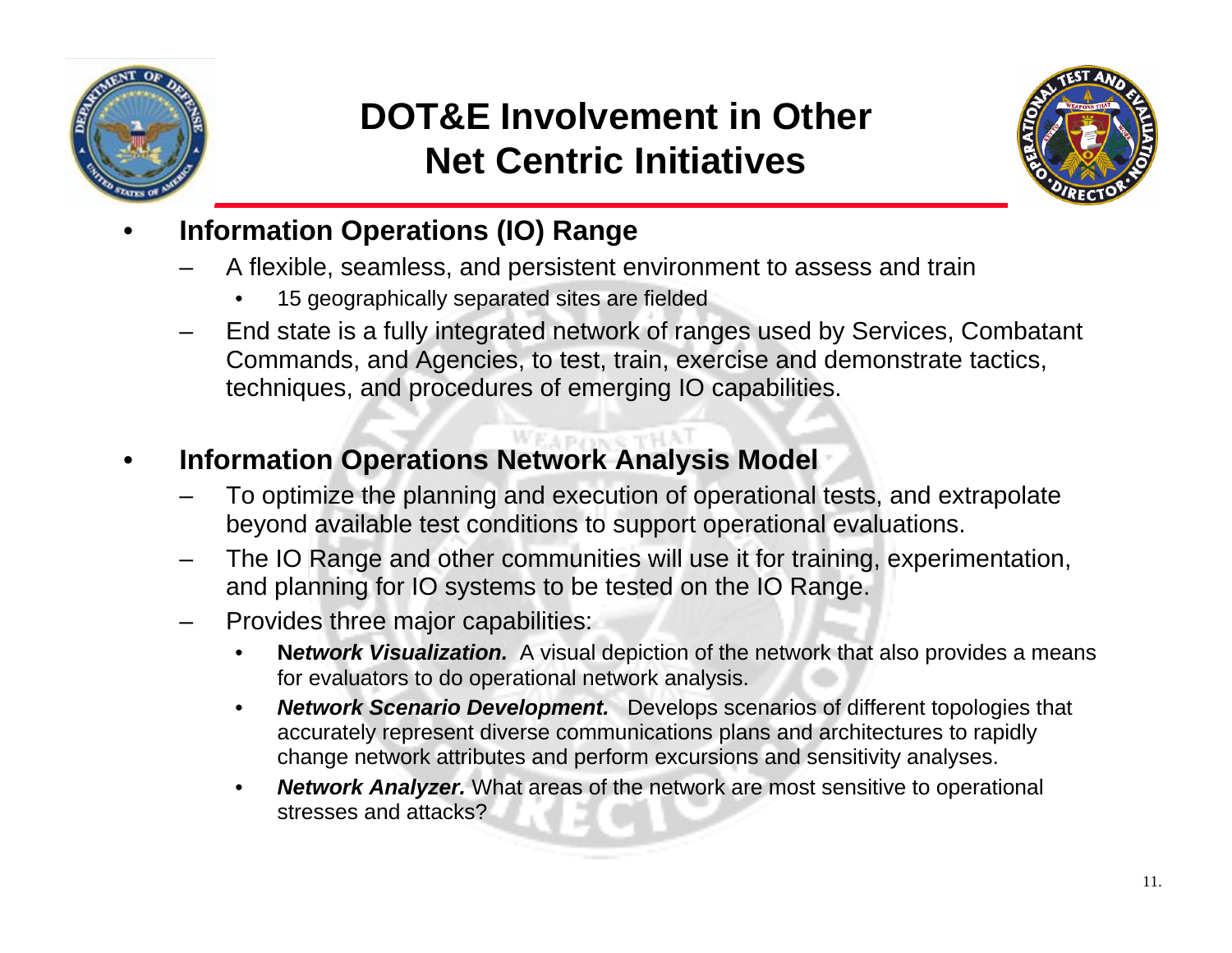

#### **IO Range Site Status**



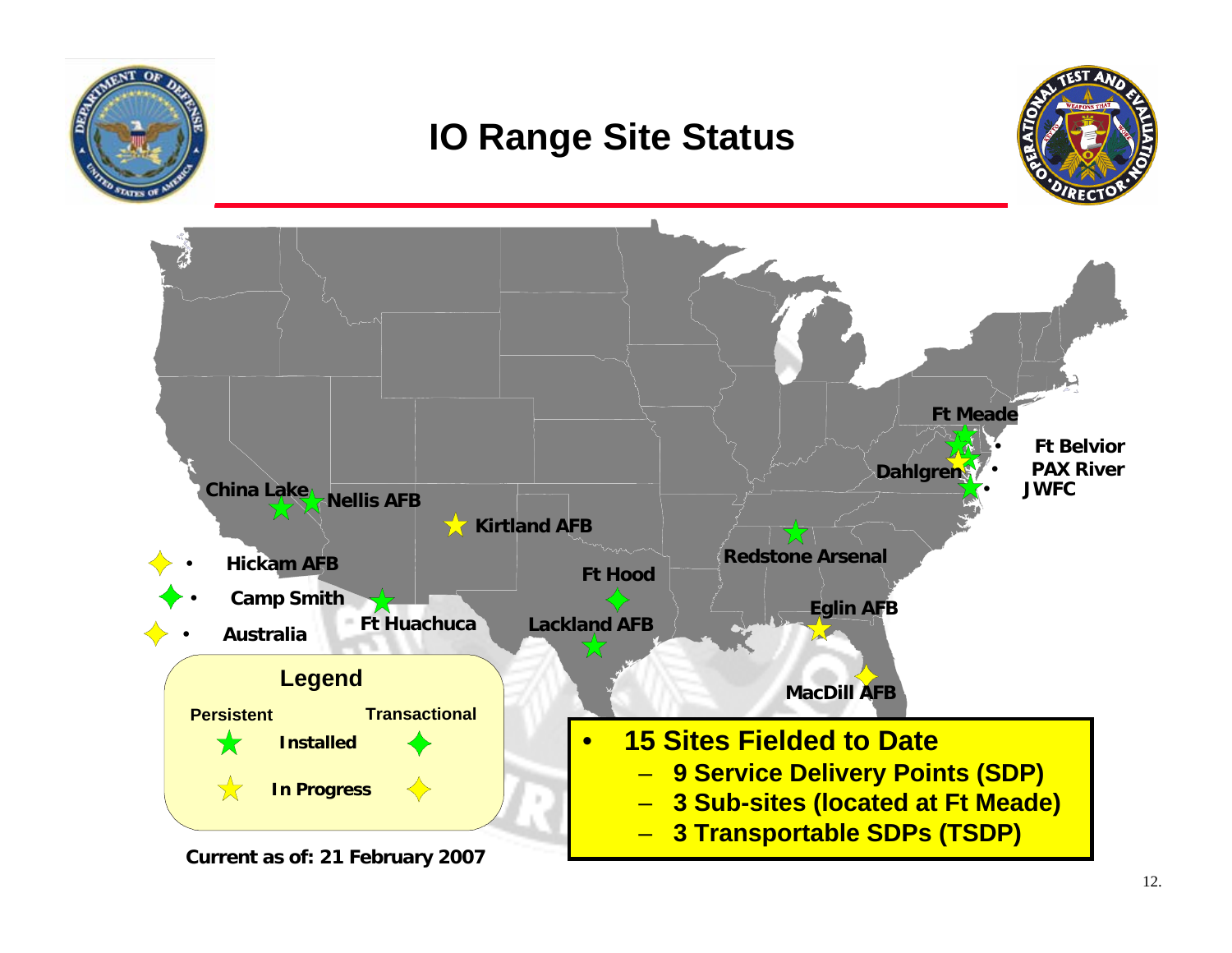

## **DOT&E Involvement in Other Net Centric Initiatives - Continued**



- • **Joint Mission Environment Test Capability (JMETC)** 
	- Working with the USD(AT&L) Test Resources Management Center to execute the Testing in a Joint Environment Roadmap
	- Purpose is to create a common corporate networking capability to link live systems with virtual and constructive representations to generate a realistic joint mission test environment for the systems being tested
- • **Joint Test and Evaluation Methodology (JTEM) – DOT&E sponsored Joint Test and Evaluation study**
	- Purpose is to develop methodology for conducting Joint distributed testing
	- To be discussed by JT&E panel that follows

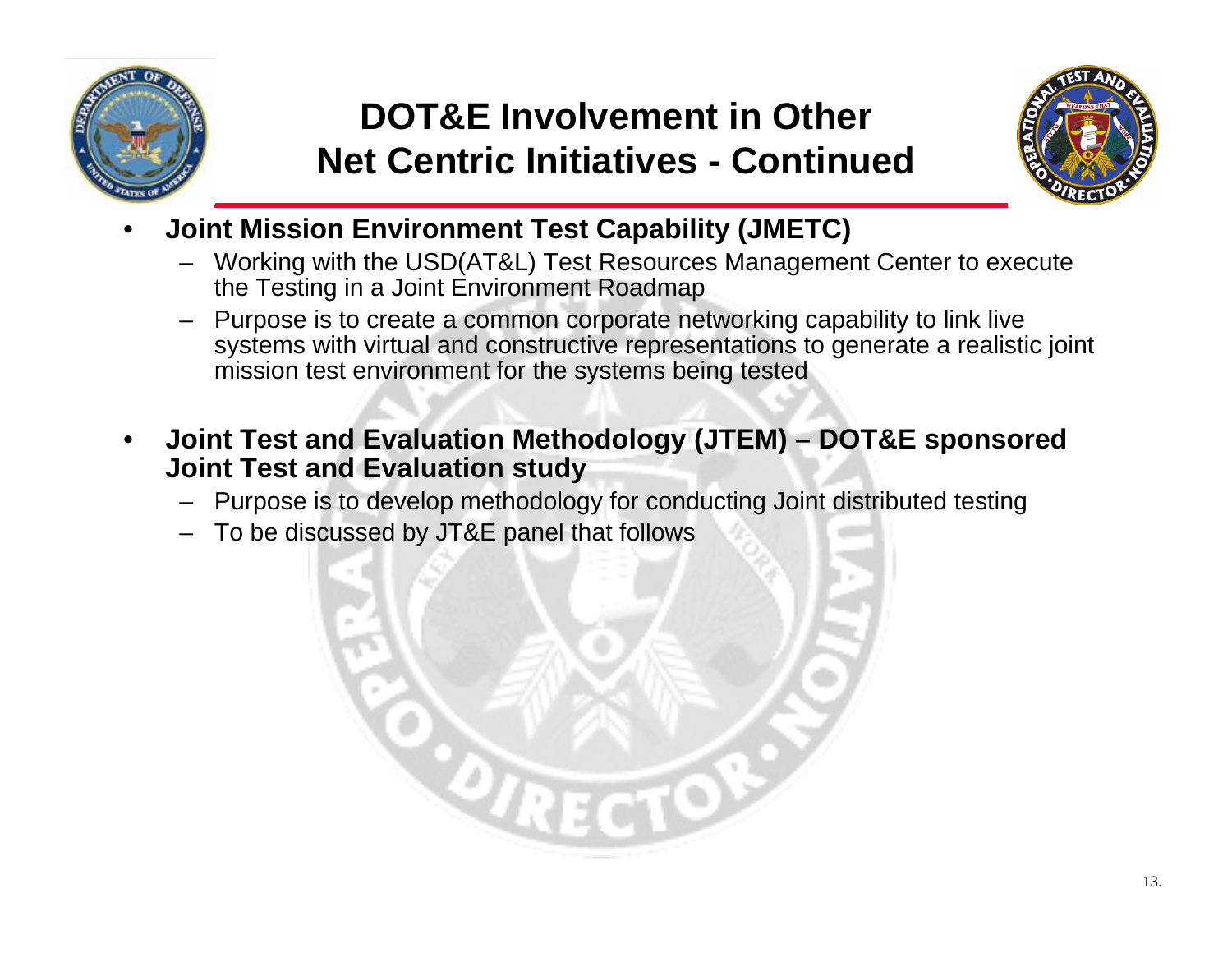

## **Summary**



• **DOT&E is experimenting with methods to determine how best to test and evaluate net-centric systems** 

#### •**But this is an evolving process….**

- – Requires close coordination between the user, material provider, and the test and evaluation communities
- – Material providers must understand fielding a net-centric capability cuts across the entire DOTMLPF spectrum (doctrine, organization, training, material, leadership and education, personnel, facilities), its not just about material or software

*DOT&E is open to suggestions from industry on how to improve our*

*T&E processes for net centric systems.*